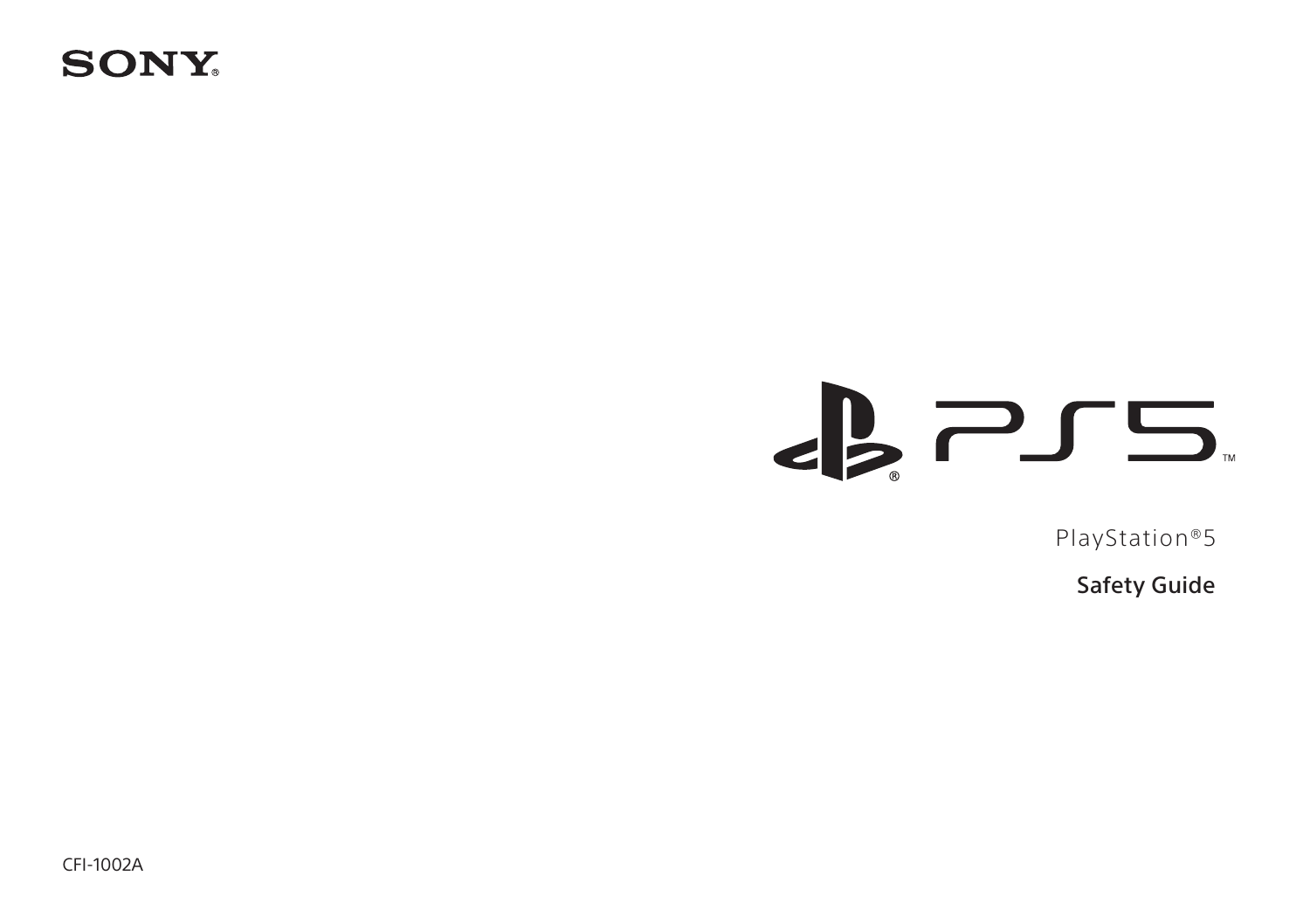# <span id="page-1-0"></span>WARNING

### Electrical shock

To avoid electrical shock, do not open the enclosure. Refer servicing to qualified personnel only.

#### Laser



This appliance is classified as a CLASS 1 LASER product under IEC60825-1:2014.

### Caution

Use of controls or adjustments or performance of procedures other than those specified herein may result in hazardous radiation exposure.

# The use of optical instruments with this product will increase eye hazard.

# Moving fan blades

Keep body parts away from fan blades.



# Seizures induced by light stimulation (Photosensitive Epilepsy)

If you have an epileptic condition or have had seizures, **consult your doctor prior to using this console.** 

Some individuals are sensitive to flashing or flickering lights or geometric shapes and patterns, may have an undetected epileptic condition and may experience epileptic seizures when playing videogames or watching video content.

**DISCONTINUE USE IMMEDIATELY** and consult your doctor if you experience any of the following health problems or symptoms when exposed to flashing or flickering lights or other light stimulation whilst playing video games or watching video content: eye soreness, altered vision, migraine, muscle twitching, convulsion or other involuntary movements, blackout, loss of awareness, or confusion or disorientation.

#### **In addition to the above, DISCONTINUE USE IMMEDIATELY when you experience any of the following symptoms:** headache, dizziness, nausea, fatigue, similar symptoms to motion sickness, or discomfort or pain in any body part such as eyes, ears,

hands, arms, feet whilst playing. If the condition persists, **seek medical attention.**

#### Radio waves

Radio waves may affect electronic equipment or medical devices (for example, pacemakers), which may cause malfunctions and possible injuries.

- If you use a pacemaker or other medical device, consult your doctor or the manufacturer of your medical device before using the wireless networking feature (Bluetooth® and wireless LAN).
- Do not use the wireless networking feature in the following locations:
	- Areas where wireless network use is prohibited, such as in hospitals. Abide by medical institution regulations when using the console on their premises.
	- Areas near fire alarms, automatic doors and other types of automated equipment.

### **Magnets**

These products have magnets which may interfere with pacemakers, defibrillators and programmable shunt valves or other medical devices. Do not place these products close to such medical devices or persons who use such medical devices. Consult your doctor before using these products if you use such medical devices.

## Use of Headsets or Headphones

Permanent hearing loss may occur if headsets or headphones (not included) are used at high volume. Set the volume to a safe level. Over time, increasingly loud audio may start to sound normal but can actually be damaging to your hearing. If you experience ringing or any discomfort in your ears or muffled speech, stop listening and have your hearing checked. The louder the volume, the sooner your hearing could be affected.

### Handling lithium-ion batteries

Do not handle damaged or leaking lithium-ion batteries. If the internal battery fluid leaks, stop using the product immediately and contact technical support for assistance. If the fluid gets on to your clothes, skin or into your eyes, immediately rinse the affected area with clean water and consult your physician. The battery fluid can cause blindness.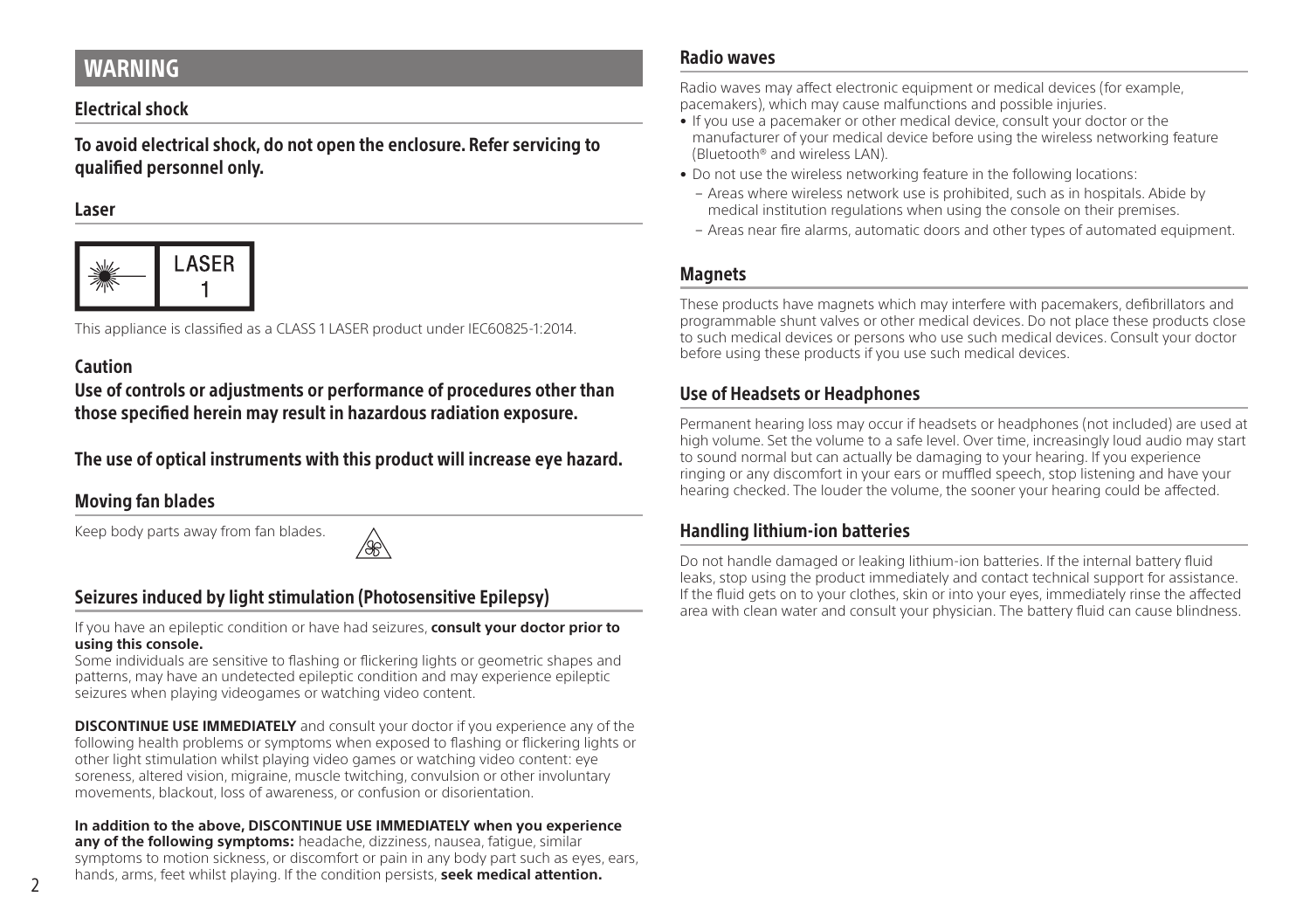# **Compliance**



This product has been manufactured by or on behalf of Sony Interactive Entertainment Inc., 1-7-1 Konan Minato-ku Tokyo, 108-0075 Japan.

# System software

Use of this PlayStation®5 console means acceptance of Sony Interactive Entertainment Inc.'s system software licence agreement. Refer to doc.dl.playstation.net/doc/ps5-eula/ for further details.

If you cannot update over the internet, you can also use a game disc or USB drive. For details, visit playstation.com/help.

By updating the system software of the PS5™ console, you can enjoy additional features, improved usability, and enhanced security. Always update to the latest version.

# **Contents**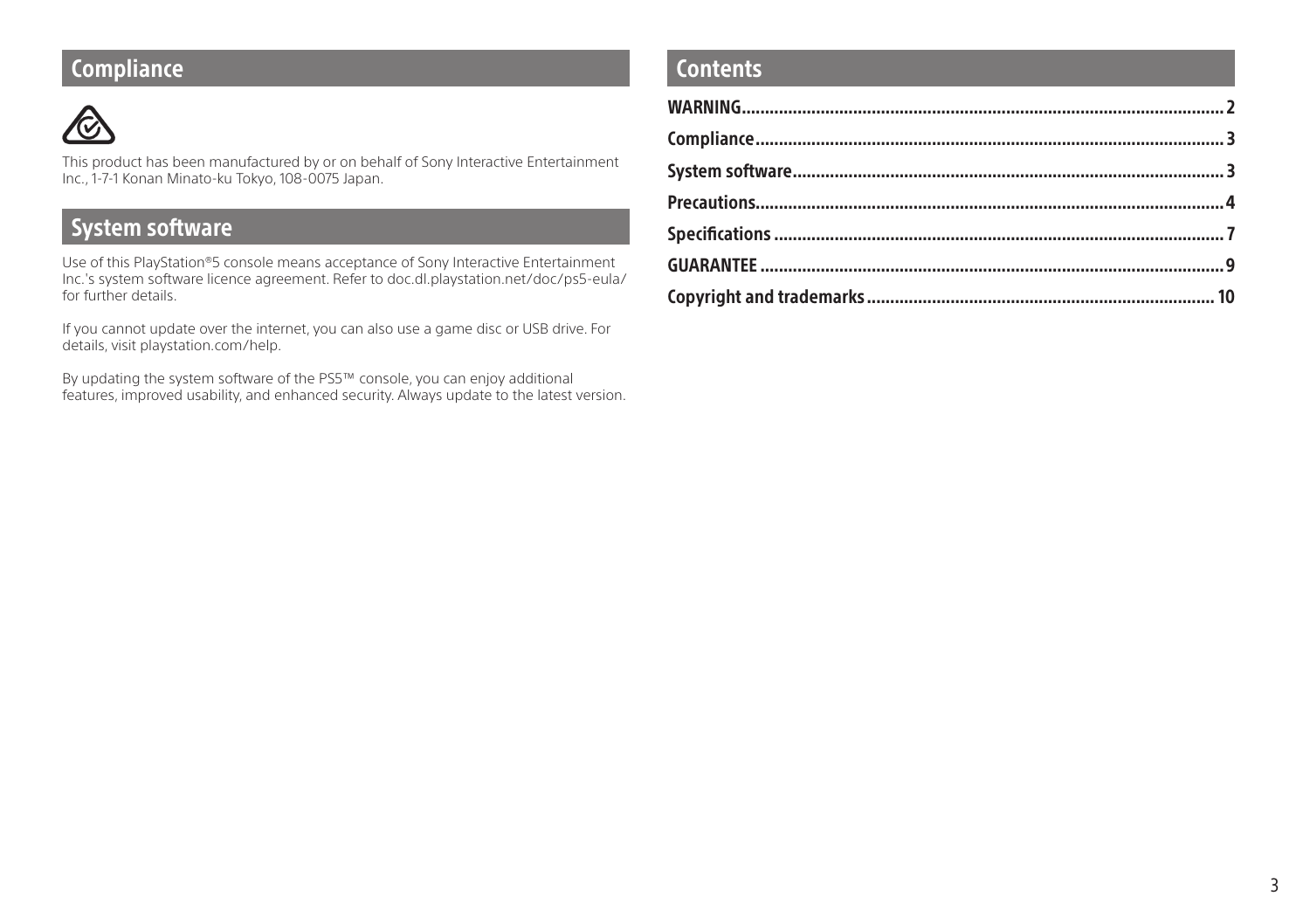# <span id="page-3-0"></span>Precautions

Before using this product, carefully read this manual and retain it for future reference. Parents and guardians of children should read this manual and make sure that children follow all safety precautions.

## Safety

This product has been designed with the highest concern for safety. However, any electrical device, if used improperly, has the potential for causing fire, electrical shock or personal injury. To help ensure accident-free operation, follow these guidelines.

Observe all warnings, precautions, and instructions. If you are unsure about any information in this manual, contact the appropriate PlayStation® customer service helpline which can be found within the Guarantee section.

#### Use of the AC power cord

- Regularly inspect the AC power cord for damage and dust build-up around the power plug or electricity supply.
- Stop use, unplug the AC power cord from the electricity supply and disconnect any other cables immediately if the device functions in an abnormal manner, produces unusual sounds or smells or becomes too hot to touch.
- Connect and use the console within easy access to the socket outlet in case you need to disconnect the console for any reason.

#### Use of the vibration of the wireless controller

- If the wireless controller is sitting on a flat surface, the vibration of the wireless controller during gameplay may cause it to fall, leading to injury or malfunction.
- Do not use the vibration or trigger effect function if you have any ailment or injury to the bones, joints or muscles of your hands or arms. If you have an ailment or an injury, do not play titles with these features using the controller unless you have set those functions to "Off". To enable or disable the features, select Settings  $\bullet$  > Accessories from the home screen.

#### Use of the cover

• Do not use the console without the cover. Doing so may cause fire, electrical shock, or malfunction.

#### Small children injuries

• Keep this product out of the reach of small children. Small children may swallow small parts or may wrap the cables around themselves, which may inflict injury or cause an accident or a malfunction.

#### Hearing loss

- To protect your hearing. limit the amount of time you use the headset or headphones at high volume.
- Avoid raising the volume to block out noisy surroundings.
- Lower the volume if you can't hear people speaking near you.

# Console use and handling

#### Console location

- Do not use the console in a closed cabinet or other locations where heat may build up. Doing so may cause the console to overheat and may lead to fire, injury or malfunction.
- If the console becomes too hot, you will see a notification message on your screen. In this case, turn off the console and wait until it cools down. Continued use may lead to damage or malfunction. After the console cools down, move it to a well-ventilated location that is not subject to high temperatures before resuming use.
- Do not expose the console, accessories or battery to high temperatures, high humidity or direct sunlight during operation, transportation and storage.

#### Well-lit area

• Use in a well-lit area and keep a safe distance from the TV screen.

#### Prolonged use

- Avoid prolonged use of the console. Take a 15-minute break during each hour of play.
- Avoid playing when you are tired or need sleep.
- Stop using the console immediately if you begin to feel tired or if you experience discomfort or pain in your hands or arms while operating the wireless controller. If the condition persists, consult a doctor.
- If you experience any of the following health problems, discontinue use of the console immediately. If symptoms persist, consult a doctor.
	- Dizziness, nausea, fatigue or symptoms similar to motion sickness
	- Discomfort or pain in a part of the body, such as eyes, ears, hands or arms

#### Liquid, dust, smoke and steam

- Do not touch product during an electrical storm.
- Do not use the product near water.
- Do not allow liquid, small particles or other foreign objects to get into the product.
- Do not expose product to dust, smoke or steam. Also, do not place the console in an area subject to excessive dust or cigarette smoke. Dust build-up or cigarette smoke residue on the internal components (such as the lens) may cause the console to malfunction.

#### Use of the base

• Use the included base to set up the console as directed.

If you do not use the base and set up the console in ways other than directed, there is a risk of injury, damage, or malfunction. For instructions on attaching the base, see the Quick Start Guide.

#### Placing and handling

• Be careful when carrying the console. If you do not have a good grip, the console may drop causing potential damage or injury. Do not carry the console by the cover only. When attaching the base to the console, hold the console securely and not by the cover only.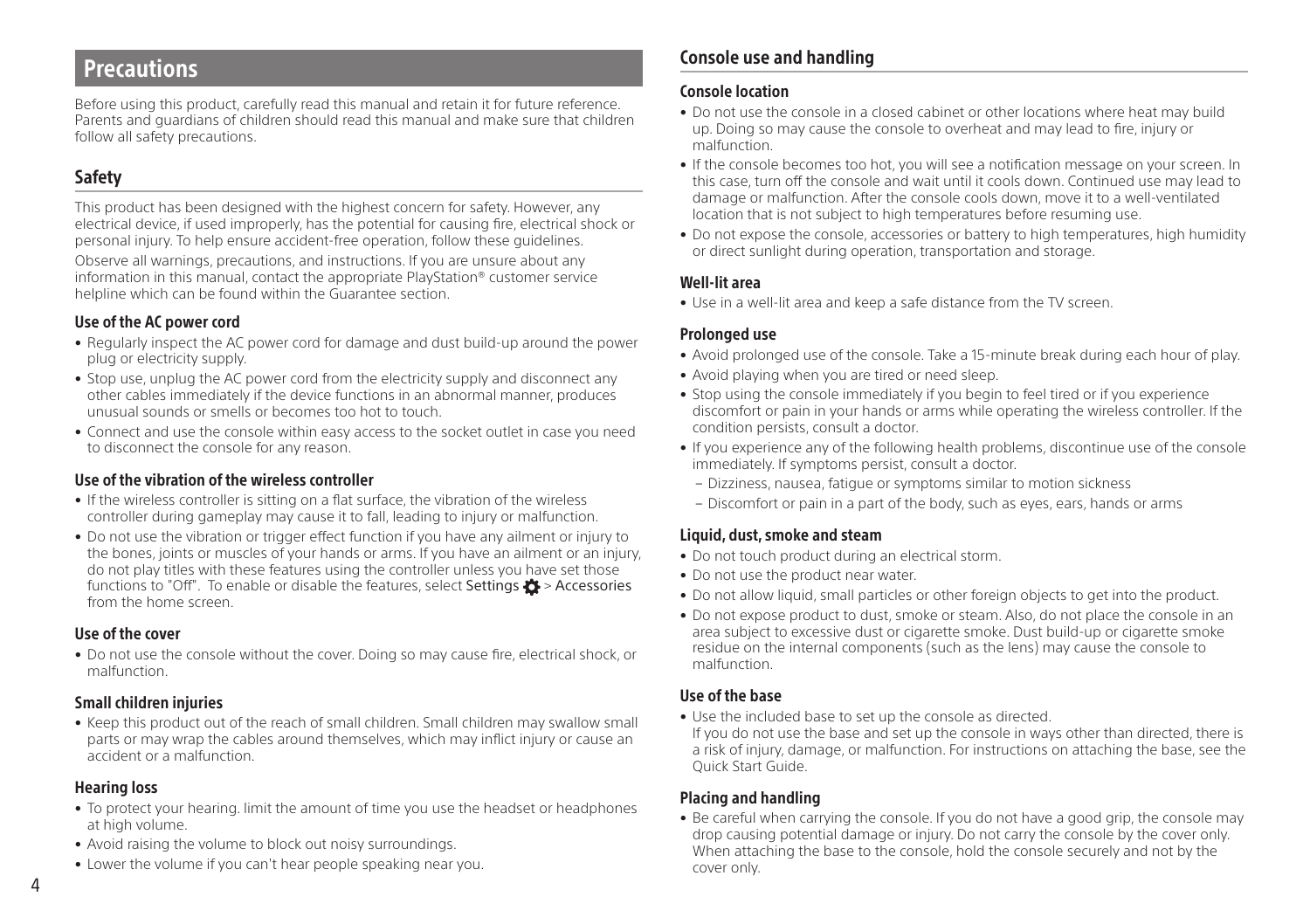- Do not move or change the position of the console with a disc inserted. The vibration may result in scratching of the disc or the console.
- Do not move the console or adjust its position when the power indicator is lit or blinking. Data may be lost or corrupted, or the console may be damaged.
- Do not stand on or put objects on the console, and do not stack the console with other devices.
- Do not place the console and connected accessories on the floor or in a place where they may cause someone to trip or stumble.
- Do not touch the connectors of the console or accessories.

#### Power off

- Do not turn off the console while data is being saved on or loaded from the SSD or USB drives.
- Do not remove the AC power cord from the electricity supply until the power indicator has turned off. If you disconnect the AC power cord while the power indicator is lit or blinking, data may be lost or corrupted, or the console may be damaged.

#### Low-temperature burns

• Do not allow bodily contact with the console or air from the console vents for an extended period of time while in use. Extended contact under these conditions may cause low-temperature burns.

#### Static shock

• When using headsets or headphones in particularly dry air conditions, you may sometimes experience a small and quick (static) shock on your ears. This is a result of static electricity accumulated in the body, and is not a malfunction of your headset or headphones.

#### Safe use for children

• Parents are encouraged to monitor children in online activities to ensure safe and responsible internet usage. Refer to playstation.com/parents for further details.

## Vents

- Do not block any vents. To maintain good ventilation, follow the guidelines below:
- Place the console at least 10 cm away from a wall surface.
- Do not place on a carpet or rug with long fibres.
- Do not place in a narrow or cramped space.
- Do not cover with cloth.
- Do not allow dust to build up on the vents.

## Storage conditions

Placing the console, AC power cord, battery or accessories during operation, transportation and storage in the following locations may cause fire, electrical shock, injury, damage, or malfunction.

- An area exposed to smoke, steam or excessive dust.
- An area subject to high humidity direct sunlight or any other area subject to high temperatures, such as near heating equipment or an area where heat may build up.
- A surface that is unstable, tilted or subject to vibration.

# Wireless controller use

#### Built-in battery

- **Caution** using the built-in battery:
	- The wireless controller contains a Lithium-Ion rechargeable battery.
	- Before using the wireless controller, read all instructions for handling and charging the battery and follow them carefully.
	- Take extra care when handling the battery. Misuse can cause fire and burns.
	- Never attempt to open, crush, heat or set fire to the battery.
	- Do not leave the battery charging for a prolonged period of time when the wireless controller is not in use.
	- Always dispose of used batteries in accordance with local laws or requirements.

#### Motion sensor

- When using the motion sensor function of the wireless controller, be cautious of the following points. If the controller hits a person or object, it may cause accidental injury or damage.
	- Before using the motion sensor function, make sure you have enough space to move around.
	- Firmly grip the wireless controller to prevent it from slipping out of your grasp and causing damage or injury.
	- If using a wireless controller that is connected to the PS5 console with a USB cable, make sure there is enough space for the cable so that the cable will not hit a person or object.

#### Compatibility

• Controllers intended for use with PlayStation®, PlayStation®2, and PlayStation®3 consoles, such as the analog controllers (DUALSHOCK® and DUALSHOCK®2) and the DUALSHOCK®3 wireless controller, are not compatible with the PS5 console. The DUALSHOCK®4 wireless controller is compatible with PlayStation®4 format software on the PS5 console, but not with PS5 format software on the PS5 console.

#### Light bar

• Do not stare at the light bar on the controller when it is blinking. If you experience discomfort or pain anywhere in or on your body from light stimulation, discontinue use immediately.

### Charging

• Charge in an environment where the temperature range is between 10 °C and 30 °C. Charging may not be as effective when performed in other environments.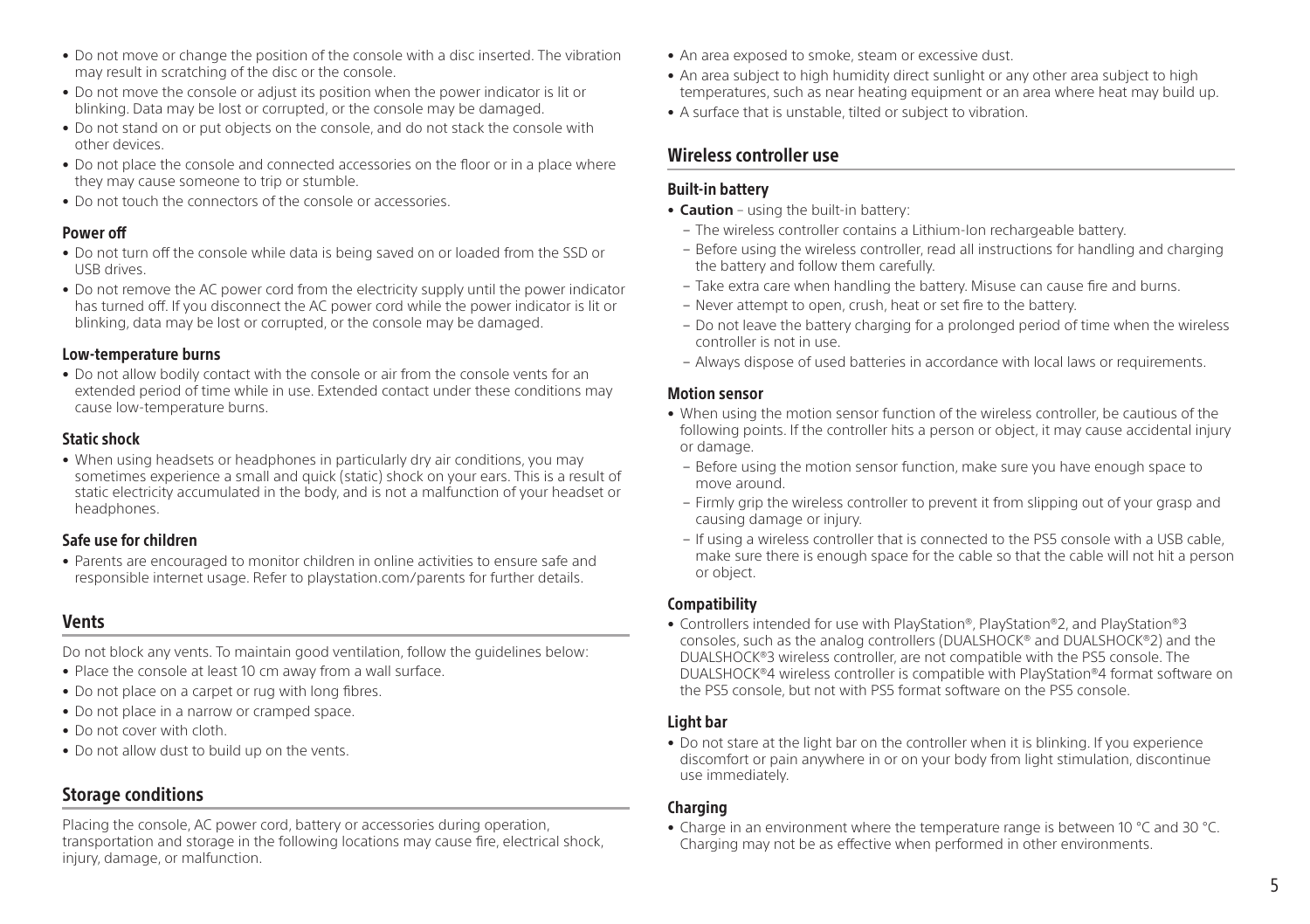• When the wireless controller is not used for an extended period of time, it is recommended that you fully charge it at least once a year in order to maintain battery functionality.

#### Limited lifespan

• The battery has a limited lifespan. Battery duration will gradually decrease with repeated usage and age. Battery life also varies depending on the storage method, usage state, environment and other factors.

# AC power cord use

- To help ensure safe operation, regularly inspect the AC power cord. If damaged, stop use immediately and contact the appropriate PlayStation® customer service helpline which can be found within the guarantee section.
- Do not use a power cord other than the included AC power cord. The AC power cord is designed specifically for use with this console only, and should not be used with other electrical devices.
- Do not touch the plug of the AC power cord with wet hands.
- Protect the AC power cord from being walked on or pinched particularly at plugs, expansion receptacles and the point where the cord exits from the console.
- Do not place heavy items on the cord.
- Do not place the AC power cord near heating equipment and do not expose the cord to heat.
- Do not connect the AC power cord to a voltage transformer or inverter. Connecting the AC power cord to a voltage transformer for overseas travel or an inverter for use in an automobile may cause heat to build up in the console and may cause burns or a malfunction.
- Do not allow dust or foreign matter to build up around the AC IN connector. Before connecting or plugging in the AC power cord, check that there is no dust or foreign matter in or on the power plug or connecting end of the cord, the electricity supply or the AC IN connector on the console rear. If the plug or connector becomes dirty, wipe off with a dry cloth before connecting.
- Unplug the AC power cord from the electricity supply before cleaning or moving the console, or when you do not intend to use the console for an extended period of time. When disconnecting, grasp the AC power cord by the plug and pull straight out of the electricity supply. Never pull by the cord and do not pull out at an angle.

# Never disassemble or modify the console or accessories

Use the console and accessories according to the instructions in the product documentation. No authorisation for the analysis or modification of the console or accessories, or the analysis and use of its circuit configurations, is provided. Unauthorised modification of the console or accessories will void your warranty. There are no user serviceable components inside the console. Additionally, there is a risk of exposure to laser radiation as well as to electrical shock.

#### Network

- An internet connection is required to connect to a network.
- You are responsible for internet service fees. For details, refer to the information provided in your service contract or contact your internet service provider.
- Use only an Ethernet cable compatible with 10BASE-T, 100BASE-TX or 1000BASE-T networks. Do not use a cord for a standard residential telephone line or cables of types other than those mentioned here. Using the wrong type of cord or cable can cause more electrical current than necessary to flow through the LAN port, which may lead to heat build-up, fire or malfunction.

# Wireless networking feature

- The frequencies used by the wireless networking feature of the console are the 2.4 GHz (WLAN, Bluetooth®)/5 GHz (WLAN) ranges. The 2.4 GHz range of radio waves is shared by various devices. The console has been designed to minimize the effect of other devices using the same range. However, in some cases, interference from other devices may reduce the connection speed, shorten the signal range, or cause the connection to be terminated unexpectedly.
- Operation in the 5150-5350 MHz band is restricted to indoor use only.
- When using the console scan function to select a wireless LAN access point, access points that are not intended for public use may be displayed. Only connect to an access point that you are authorised to use, or one that is available through a public wireless LAN or hotspot service.

# Moisture condensation

If the console or disc is brought directly from a cold location to a warm one, moisture may condense on the lens inside the console or on the disc. Should this occur, the console may not operate properly. In this case, remove the disc and turn off and unplug the console. Do not put the disc back in until the moisture evaporates (this may take several hours). If the console still does not operate properly, contact the appropriate PlayStation® customer service helpline which can be found within the guarantee section.

# Cleaning

For safety reasons, before cleaning the console or connected accessories, disconnect the AC power cord from the electricity supply.

#### Exterior surfaces (plastic cover of console and wireless controller)

- Wipe down with a soft, dry cloth.
- To prevent the surface of your console or peripherals from changing colour and quality, follow the guidelines below.
	- Do not spray with or apply insecticides or volatile substances, including paint thinner, benzene, or alcohol. Do not wipe with chemically treated cloths.
	- Do not rest or store your controller or headset on top of your console.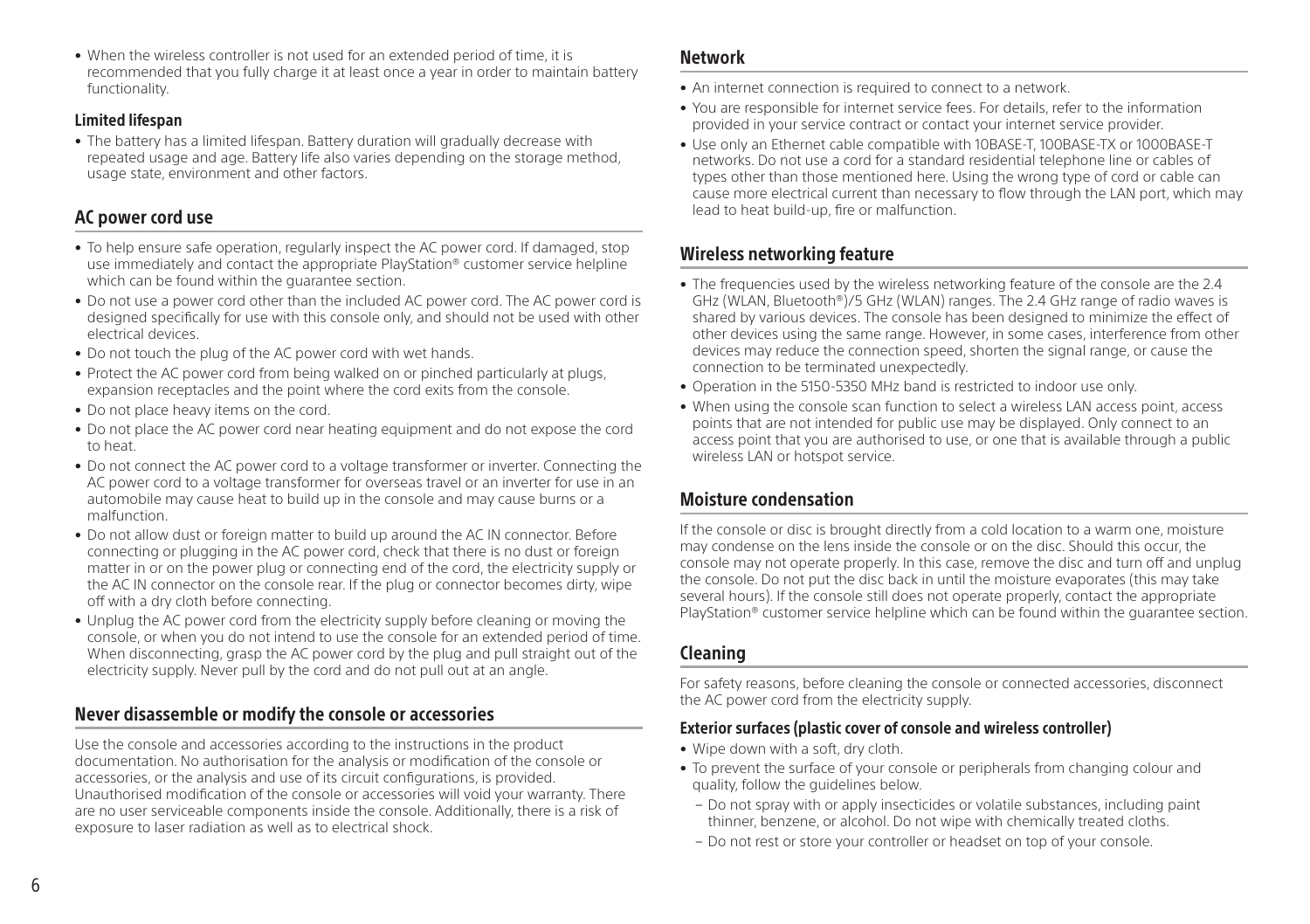#### <span id="page-6-0"></span>Ports/connectors

Do not use ports/connectors on the console if they are dirty. They may not conduct electricity properly. When they are dirty, wipe them with a dry cloth.

#### **Discs**

#### Note on compatibility

Some media may have region or territorial restrictions and may not work with your console. See media packaging for details.

#### Handling

Fingerprints, dust, dirt or scratches on the disc can distort the picture or reduce sound quality. Please note the following.

- Do not touch the disc surface when handling a disc.
- Do not stick paper or tape onto discs and do not write on discs.

#### **Storage**

- Do not expose discs to high temperatures, high humidity or direct sunlight.
- When discs will not be used for an extended period of time, store them in their cases. Stacking uncased discs or storing them at an angle can cause them to warp.

#### Cleaning method

- Clean discs with a soft cloth, lightly wiping from the centre outwards.
- Do not use solvents, record cleaners, anti-static spray or other chemicals as these can damage the discs.

# **Specifications**

Design and specifications are subject to change without notice. Depending on the software version in use, the console may operate differently than described in this manual.

#### PlayStation®5 console

| Main Processor                                             | Single-chip custom processor<br>CPU: x86-64-AMD Ryzen™ "Zen2", 8 cores/16 threads<br>GPU: 10 TFLOPS, AMD Radeon™ RDNA-based graphics<br>engine |  |
|------------------------------------------------------------|------------------------------------------------------------------------------------------------------------------------------------------------|--|
| Memory                                                     | GDDR6 16 GB                                                                                                                                    |  |
| Storage                                                    | 825 GB Custom SSD <sup>*1</sup>                                                                                                                |  |
| Optical drive (read-only)                                  | BD-ROM (66 GB/100 GB) ~10xCAV<br>BD-ROM (25 GB/50 GB) ~8xCAV<br>BD-R/RE (25 GB/50 GB) ~8xCAV<br>$DVD \sim 3.2xCIV$                             |  |
| Laser                                                      | Type: Semiconductor, continuous<br>BD.<br>Wavelength: 395-415 nm<br>Power: Max. 1 mW<br>DVD Wavelength: 640-675 nm<br>Power: Max. 1 mW         |  |
| Input/output <sup>*2</sup>                                 | USB Type-A port (Hi-Speed USB)<br>USB Type-A port (SuperSpeed USB 10Gbps) ×2<br>USB Type-C® port (SuperSpeed USB 10Gbps)                       |  |
| Networking                                                 | Ethernet (10BASE-T, 100BASE-TX, 1000BASE-T)<br>IEEE 802.11 a/b/g/n/ac/ax<br>Bluetooth® 5.1                                                     |  |
| AV output                                                  | HDMI® OUT port*3                                                                                                                               |  |
| <b>Electrical rating</b>                                   | 220-240 V $\sim$ 1.65 A<br>50/60 Hz                                                                                                            |  |
| Maximum rated power                                        | 350 W                                                                                                                                          |  |
| <b>External dimensions</b><br>(excluding projecting parts) | Approx. 390 $\times$ 104 $\times$ 260 mm (width $\times$ height $\times$ depth)                                                                |  |
| Mass                                                       | Approx. 4.5 kg                                                                                                                                 |  |
| Operating temperature                                      | 5 °C to 35 °C                                                                                                                                  |  |

\*1 A portion of the SSD capacity is reserved for use in connection with console administration, maintenance and additional options. As a result, the availability of SSD capacity may vary.

\*2 Usability of all connected devices is not guaranteed.

\*3 Use the included HDMI cable.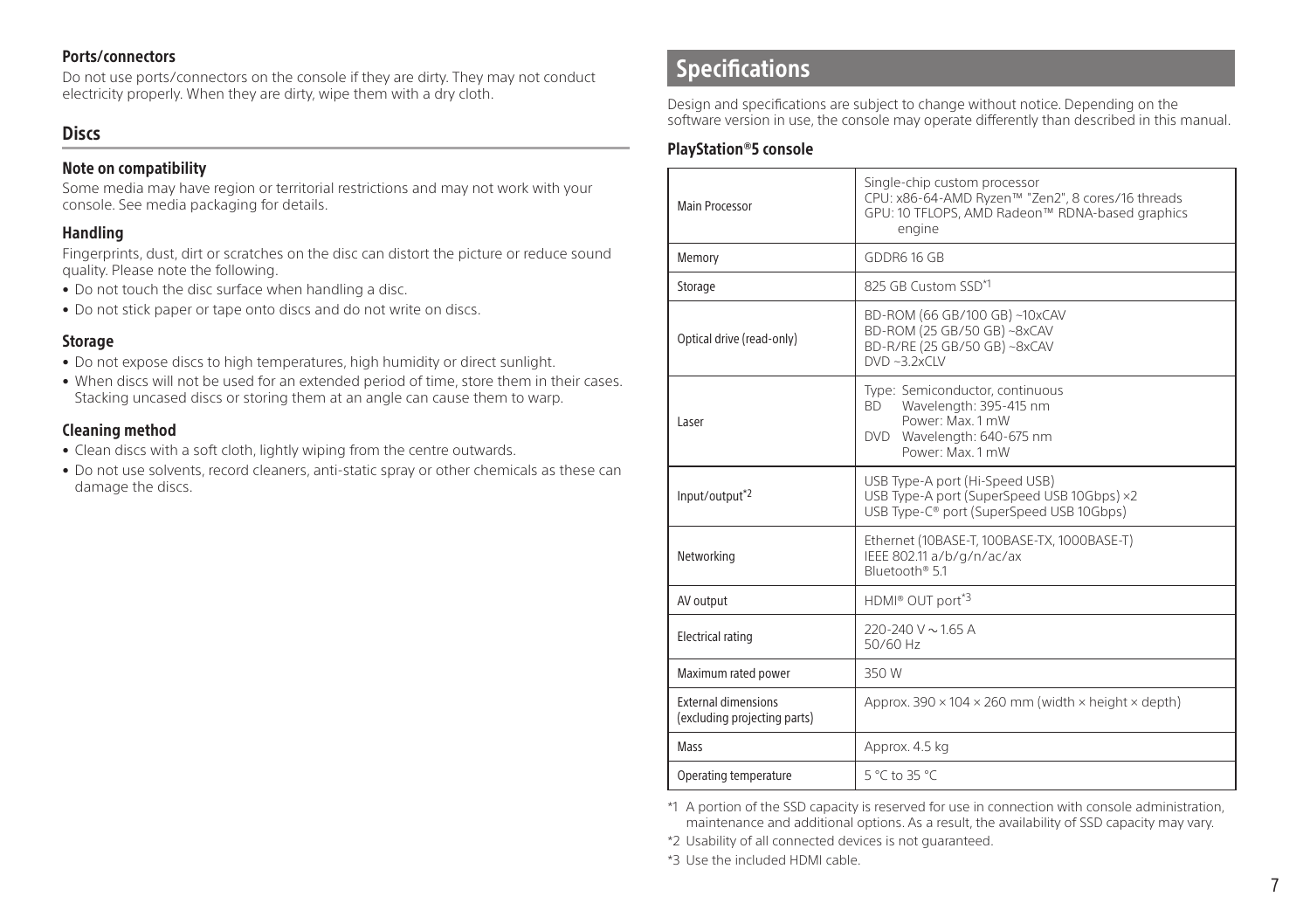#### Wireless controller

| Input power rating    | $5 V - 1,500 mA$             |  |
|-----------------------|------------------------------|--|
| Battery type          | Built-in lithium-ion battery |  |
| Battery voltage       | $3.65 V -$                   |  |
| Battery capacity      | 1.560 mAh                    |  |
| Operating temperature | 5 °C to 35 °C                |  |
| Mass                  | Approx. 280 q                |  |

## Playable discs

- PlayStation®5 format Ultra HD Blu-ray™ \*1
- Supported PlayStation®4 format Blu-ray™ \*2
- Ultra HD Blu-ray™
- BD-ROM
- BD-R
- $\bullet$  BD-RF $*3$
- DVD-ROM
- DVD+R/RW
- DVD-R/RW
- AVCHD
- \*1 PlayStation® format software, PlayStation®2 format software, and PlayStation®3 format software cannot be played from a disc.
- \*2 Some functionalities available on PS4™ may be absent when played on PS5. Your PS5 may need to be updated to the latest system software. Internet connection required.
- \*3 Playback of BD-RE ver. 1.0 discs is not supported.

#### Region codes

Depending on the disc, a region code that is based on the geographic region where the disc is distributed may be assigned. The console can play discs marked with the following region codes.

| Disc                          | Region code                               |
|-------------------------------|-------------------------------------------|
| Blu-ray Disc™ (BD)            |                                           |
| <b>DVD</b>                    |                                           |
| PlayStation®4 format Blu-ray™ | $\frac{1}{2}$<br>$\overline{R_{\rm eff}}$ |

#### **Notices**

- DVD discs that have not been finalised cannot be played.
- Do not use the following discs. If you do, the console may be damaged.
	- 8 cm discs
	- Non-circular discs, such as discs in the shape of a card, star, or heart
	- Discs that are cracked or deformed, or discs that have been repaired
	- Discs with paper or stickers on them
- A DualDisc features one side that conforms to the DVD standard, and another side with audio only. The audio-only side cannot be played on the console.
- When playing discs with content that was copied fraudulently, abnormal sounds may be produced or the content may not play correctly.
- For continuous playback of copyright-protected BDs, the encryption key for AACS (Advanced Access Content System) may need to be renewed. The encryption key is automatically renewed if the console is connected to the internet.
- Some discs may not be playable due to scratches, dust, the quality of recording, or the characteristics of the recording device.
- In rare instances, BD and DVD may not operate properly when played on the console. This is primarily due to variations in the manufacturing process or encoding of the software.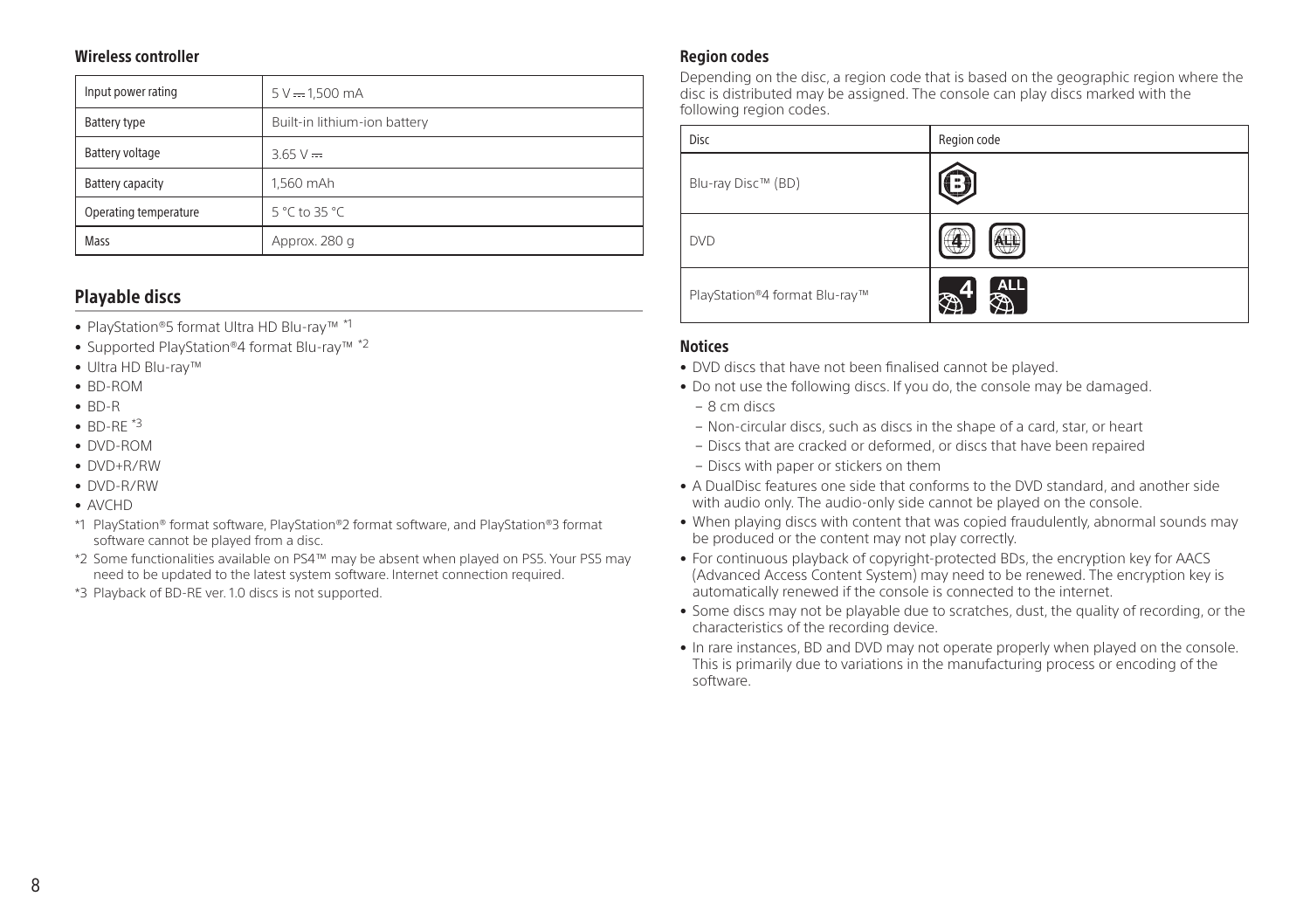# <span id="page-8-0"></span>GUARANTEE

Thank you for buying this Product. We hope you enjoy using it.

The term "Product" means (i) your PlayStation® console, and (ii) any official PlayStation® peripherals supplied in the box with your PlayStation® console, and (iii) any official PlayStation® peripherals sold separately which contain a warranty statement on the peripheral's packaging or in its instruction manual.

Please note: the system software pre-installed in the Product or subsequently provided via updates or upgrade releases is licensed to you, not sold, and is for use only as part of the Product. The terms of such system software licence are at playstation.com/legal.

This Guarantee is given to you, the first user of the Product by Sony Interactive Entertainment Europe Limited ("SIEE") of 10 Great Marlborough Street, London, W1F 7LP, United Kingdom. It is personal to you and cannot be used by anyone else. This Guarantee is in addition to your statutory consumer rights (under applicable law) and does not affect them in any way.

Our Guarantee to you: SIEE guarantees that this Product is free from defects in materials and workmanship that result in Product failure during normal usage in accordance with the terms set out below and will, for a period of 1 (one) year from the date of original purchase (the "Guarantee Period"), repair or, at SIEE's option, replace any component part of this Product, free of charge, where it is faulty due to defective materials or workmanship. Replacement will be with a new or, at SIEE's option, refurbished component or console, which is guaranteed for the longer of 3 (three) months and the remainder of the original Guarantee Period. This Guarantee does not cover your data; any software or PlayStation® games whether or not packaged or included with the Product; any PlayStation® peripherals that are not manufactured by or for SIEE; or any PlayStation® accessories.

#### IMPORTANT

- 1. If you need to claim under this Guarantee, please use your local Customer Service helpline or email address shown in this manual for return instructions.
- 2. Where SIEE has put this Product on the market in Australia, New Zealand or Fiji, this Guarantee is valid in Australia, New Zealand and Fiji provided the original sales receipt or invoice or other proof of purchase indicating the date of purchase and retailer's name, which has not been altered or defaced since the date of original purchase, is presented together with the Product within the Guarantee period.
- 3. SIEE reserves the right to reject a claim under this Guarantee where:
	- a. any Guarantee seal and the serial number on the Product has been damaged, altered, defaced or removed; and
	- b. there is evidence that any attempt (successful or otherwise) has been made to open or remove the casing of the Product.
- 4. Under this Guarantee, SIEE may elect at its option to repair or replace the Product or a component of the Product within 21 days of receiving the defective Product from you. All replaced Products and/or components shall become the property of SIEE.
- 5. Repair or replacement may involve installation of the latest software or firmware updates for the Product.
- 6. Products with Removable Hard Disk Drive ("HDD")
	- a. Products with a removable HDD must be returned with the original HDD when arranging for warranty service under this Guarantee.
	- b. Repair or replacement of the Product will involve reformatting that HDD.
	- c. You understand and agree that reformatting of the HDD will result in loss of your stored data, files and software. To avoid loss of any software, data or files which you wish to retain, before submitting the Product with the HDD for guarantee service you should, where possible, back these up and remove them from the HDD. Signing out of PlayStation™Network on your PlayStation® console will help protect any information you consider confidential.
- 7. Products with a Solid State Drive ("SSD")
	- a. Repair or replacement of the Product will involve reformatting that SSD.
	- b. You understand and agree that reformatting of the SSD will result in loss of your stored data, files and software. To avoid loss of any software, data or files which you wish to retain, before submitting the Product for guarantee service you should, where possible, back these up and remove them from the SSD. Signing out of PlayStation™Network on your PlayStation® console will help protect any information you consider confidential.
- 8. To avoid damage to or loss or erasure of other removable data storage media, peripherals, accessories or non-original components, you must remove them before submitting the Product for Guarantee service.
- 9. This Guarantee does not cover stored data, files or software. SIEE is not liable to you for any loss or corruption of your data, files or software in connection with your exercise of this Guarantee.
- 10. You should back up your HDD regularly to prevent loss or alteration of data, files or software although some content cannot be backed up and must be reinstalled by the user.
- 11. You may not claim under this Guarantee when the Product is damaged as a result of:
- a. commercial use, accident, negligence, abuse, or misuse (including, without limitation, failure to use this Product for its normal purpose and/or in accordance with instructions on proper use and maintenance, or installation or use in a manner inconsistent with applicable local technical or safety standards);
- b. use in conjunction with any unauthorised peripheral or component (including, without limitation, game enhancement devices, HDDs, adaptors and power supply devices);
- c. any adaptation or adjustment to, or alteration of, the Product carried out other than in accordance with instructions on proper use and maintenance of the Product;
- d. maintenance or repair or attempted maintenance or repair carried out other than by a SIEE-authorised service facility;
- e. use of unauthorised software, virus infection, fire, flood or other natural calamity; or
- f. operation or treatment of the Product inconsistent with normal personal or domestic use or operation outside the Product specifications.
- 12. You may not claim under this Guarantee where you are in material breach of your system software licence (see playstation.com/legal).
- 13. To the extent permitted by applicable law, this Guarantee will be your sole and exclusive remedy in relation to defects in this Product and all other guarantees, warranties, terms and conditions, express or implied by statute or otherwise, in respect of this Product are excluded and neither SIEE nor any other Sony entity or its or their suppliers or authorised service facilities, will be liable for any special, incidental, indirect or consequential loss or damage including loss of data, howsoever arising.
- 14. SIEE does not warrant or guarantee any third party products or services which may be offered in connection with the Product.

If this Product needs any repair which is not covered by this Guarantee, please call your local Customer Service helpline for advice. If your home country is not one of those listed, please contact your retailer.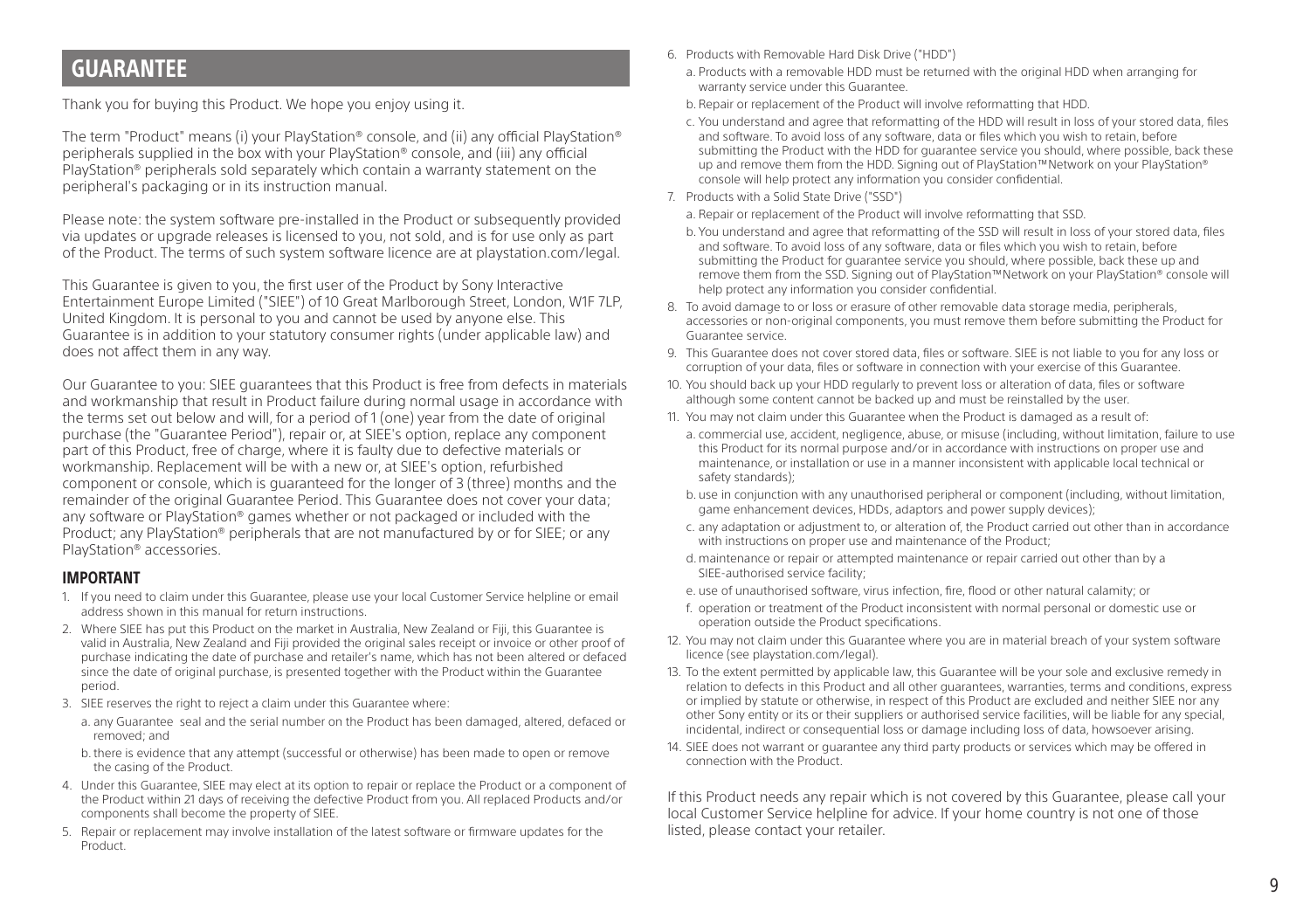#### <span id="page-9-0"></span>Notice for Consumers in Australia and New Zealand:

In Australia, this Product comes with statutory guarantees that cannot be excluded under Australian Consumer Law. You are entitled to a replacement or refund for a major failure and for compensation of any other reasonably foreseeable loss or damage. You are also entitled to have the Product repaired or replaced if the Product fails to be of acceptable quality and the failure does not amount to a major failure.

In New Zealand, the New Zealand Consumer Guarantees Act 1993 provides certain statutory guarantees and other legal rights in relation to the quality and fitness for purpose. These statutory guarantees cannot be modified nor excluded by any contract, except in those circumstances contemplated by section 43(2) of the New Zealand Consumer Guarantees Act.

The above statutes will identify the party or parties against which you can exercise your statutory rights.

Our Guarantee is in addition to these statutory rights and does not affect them in any way.

#### Customer Service Helpline Contacts



# Copyright and trademarks

". "PlayStation", "
and "PlayStation", "  $\overline{P}$   $\overline{F}$   $\overline{S}$ ", "PS5", "PS4", "DUALSHOCK" and "PlayStation Shapes Logo" are registered trademarks or trademarks of Sony Interactive Entertainment Inc.

"SONY" and " $\bullet$   $\bullet$   $\bullet$  are registered trademarks or trademarks of Sony Corporation.

AMD, Radeon and Ryzen are trademarks of Advanced Micro Devices, Inc.

The Bluetooth® word mark and logos are registered trademarks owned by Bluetooth SIG, Inc. and any use of such marks by Sony Interactive Entertainment Inc. is under license. Other trademarks and trade names are those of their respective owners.

"Blu-ray Disc™", "Blu-ray™" and "Ultra HD Blu-ray™" are trademarks of the Blu-ray Disc Association.

The terms HDMI and HDMI High-Definition Multimedia Interface, and the HDMI Logo are trademarks or registered trademarks of HDMI Licensing Administrator, Inc. in the United States and other countries.

USB-IF SuperSpeed USB Trident logo is a registered trademark of USB Implementers Forum, Inc.

USB Type-C® and USB-C® are registered trademarks of USB Implementers Forum.

All other trademarks are the property of their respective owners.